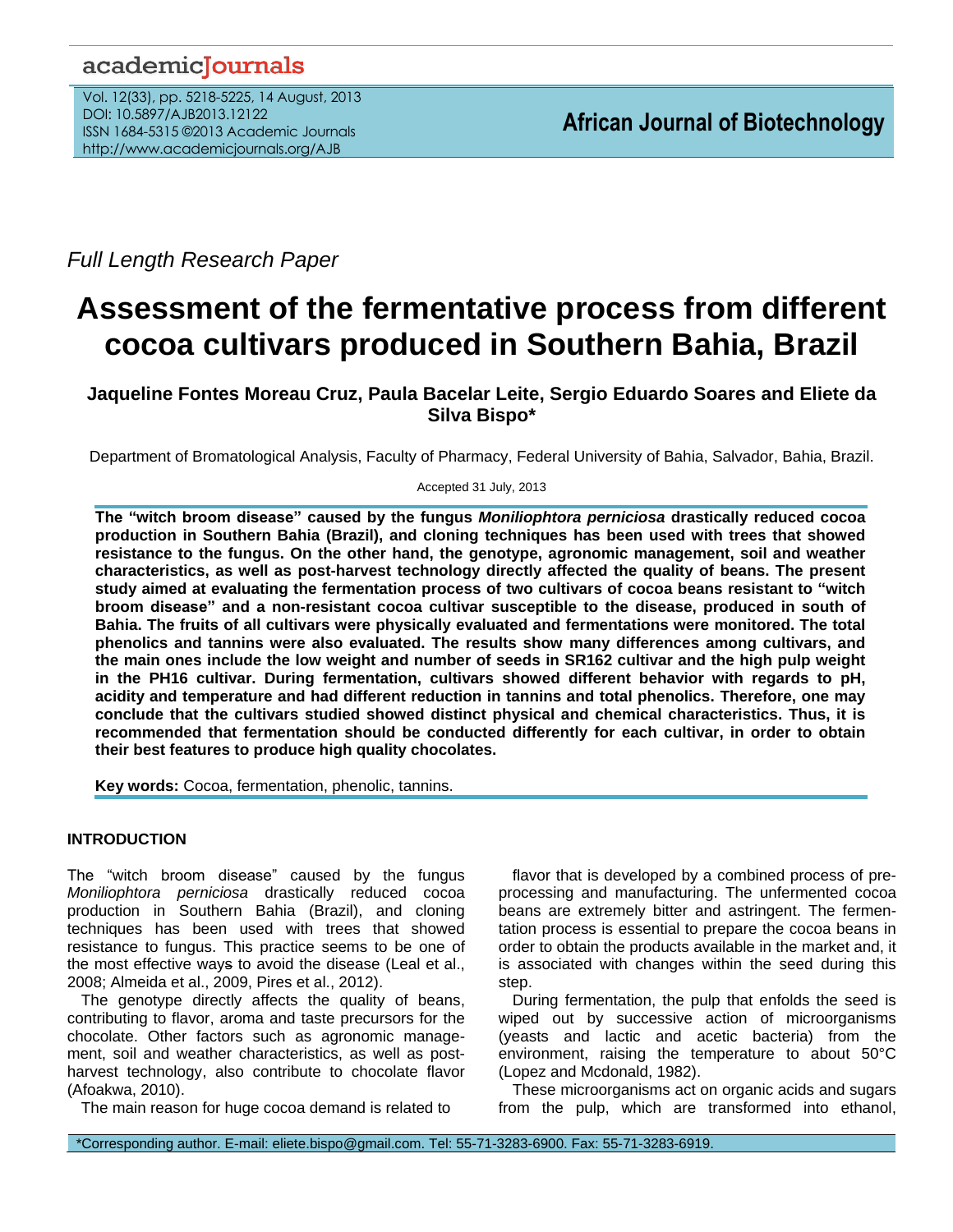lactic acid and especially acetic acid (Schwan and Wheals, 2004). The generated organic acids penetrate the seeds, and the high temperature achieved due to aerobic fermentation, cause the death of the embryo and tissue acidification. With the embryo death, the membrane selective permeability is lost, allowing contact between enzymes and substrates, typically separated into living tissues (Lopez, 1986). These changes significantly affect the final product quality, especially the aspect involving the flavor formation (Schwan, 1996).

According to Beckett (2009), the development of cocoa flavor precursors occurs in the cotyledons during fermentation nand drying. There are two major types of cells in the cotyledons: storage cells, containing fats and proteins and, pigment cells, containing phenolic compounds and methylxanthines (caffeine and theobromine). After the seed death, cell walls and membranes are broken, allowing reactions between the various compounds and enzymes.

In studies conducted by Efraim et al. (2010), different inbehavior of different cocoa cultivars related to temperature and pH was observed during fermentation, leading to finding of differences in liquors, butter and chocolate.

Thus, the present study aimed at evaluating the fermentation process of two cultivars of cocoa beans resistant to "witch broom disease" and a sample of conventional cocoa, susceptible to the disease, produced in south of Bahia.

#### **MATERIALS AND METHODS**

#### **Cocoa beans**

Cocoa beans from cultivars resistant to "witch broom disease", "SR162" and "PH16", and a blend of cultivars composed by *Pará*, *Parazinho* and *Maranhão*, all belonging to *Forastero* group and non-resistant to the disease were used. These *Forastero* cultivars are grown from decades in Bahia, and considered as cultivars of high productivity and high fruit quality; however, non-resistant to the disease.

The "PH16" originated from a selection performed in a commercial area. They have unknown parents and the plant was originally identified in 1996 in a population of hybridcocoa (crosses between *Amazônico* group and *Trinitario*) from "Porto Híbrido" farm in São José da Vitória County, Bahia, Brazil.

The "SR162" is a cultivar derived from genetic mutation of the common cocoa (*Alto Amazônico* group), with white seeds. The name came from the farm where they were identified; "São Roque" farm in Itagibá County, Bahia, Brazil.

#### **Physical characterization of the fruits**

Ten ripe fruits of the selected cultivars were harvested and the total mass of fruits, peel, seeds and placenta were individually determined. The number of seeds per fruit, length, width and thickness of fresh seeds were also determined.

#### **Fermentation and drying process**

The fermentation was carried out in 70 x 70 x 75 cm wooden boxes

with about 20 holes (1.27 cm each) in the bottom and sides of the boxes in order to allow the liquefied pulp produced by fermentation to flow. A total mass of 400 kg in each box were processed. Turnings were performed for oxygenation and mixing of the mass 48 h from the beginning of each fermentation and after decreasing the temperature until the end of the process. Banana leaves were used to cover the mass. After fermentation, seeds were dried in the sun-roof surfaces with mobile timber for 5 to 7 days up to 8.0% of moisture.

#### **Evaluation of the fermentation process**

At the beginning of fermentation, soluble solids contentin pulp (°Brix) were determined in each material with portable refractometer Instrutherm, ModelRT-30 ATC(0-32). (°Brix) During fermentation, temperature was measured (Digital ThermometerMINIPA, MT-450 model) and samples were taken every 12 h. The pH (pH meter portable Digital PHtek) and the titratable acidity were determined in the samples according to the AOAC (1985).

The samples were frozen and then, freeze dried in a LIOTOP freeze dryer, L108 model in order to perform the total phenolics and tannins analyses.

#### **Total phenolic content**

Methanolic extracts for total phenolic determination were obtained according to Fantozzi and Montedoro (1978). 10 g of cocoa mass and chocolate were weight and defatted with petroleum ether, under shacking during 30 min for three times. From defatted samples, 5 g were weight and 80% methanol in water (v/v) solution was added and stirred for hours. After filtration, the methanolic extracts were stored in dark flask under nitrogen atmosphere at low temperature. The spectrophotometric method was used to determine the total phenolic content according to the method described by Gutfinger (1981) using Folin-Ciocalteu reagent. The phenolic content was calculated based on the catechin calibration curve.

#### **Determination of total tannins**

The tannins were determined spectrophotometrically in the same extracts by the vanillin-HCI method as described by Price et al. (1977) using catechin as standard.

#### **Quality evaluation of fermented and dried cocoa beans by cutting test**

The cut test was performed through the longitudinal section of beans (Figure 1), checking the quality according to the degree of fermentation, verifying faults as color and compartmentalization of beans, as recommended by the Ministryof Agriculture, Livestock and Supply from Brazil (Brasil, 2008) (Table 1). The fermented and dried beans of each material were randomly collected and determinations were performed in triplicate.

## **RESULTS AND DISCUSSION**

#### **Physical characterization of the fruits**

The results of physical characterization of fruits are shown in Tables 2 and 3. According to Table 2, there was no significant difference in fruit weight between the two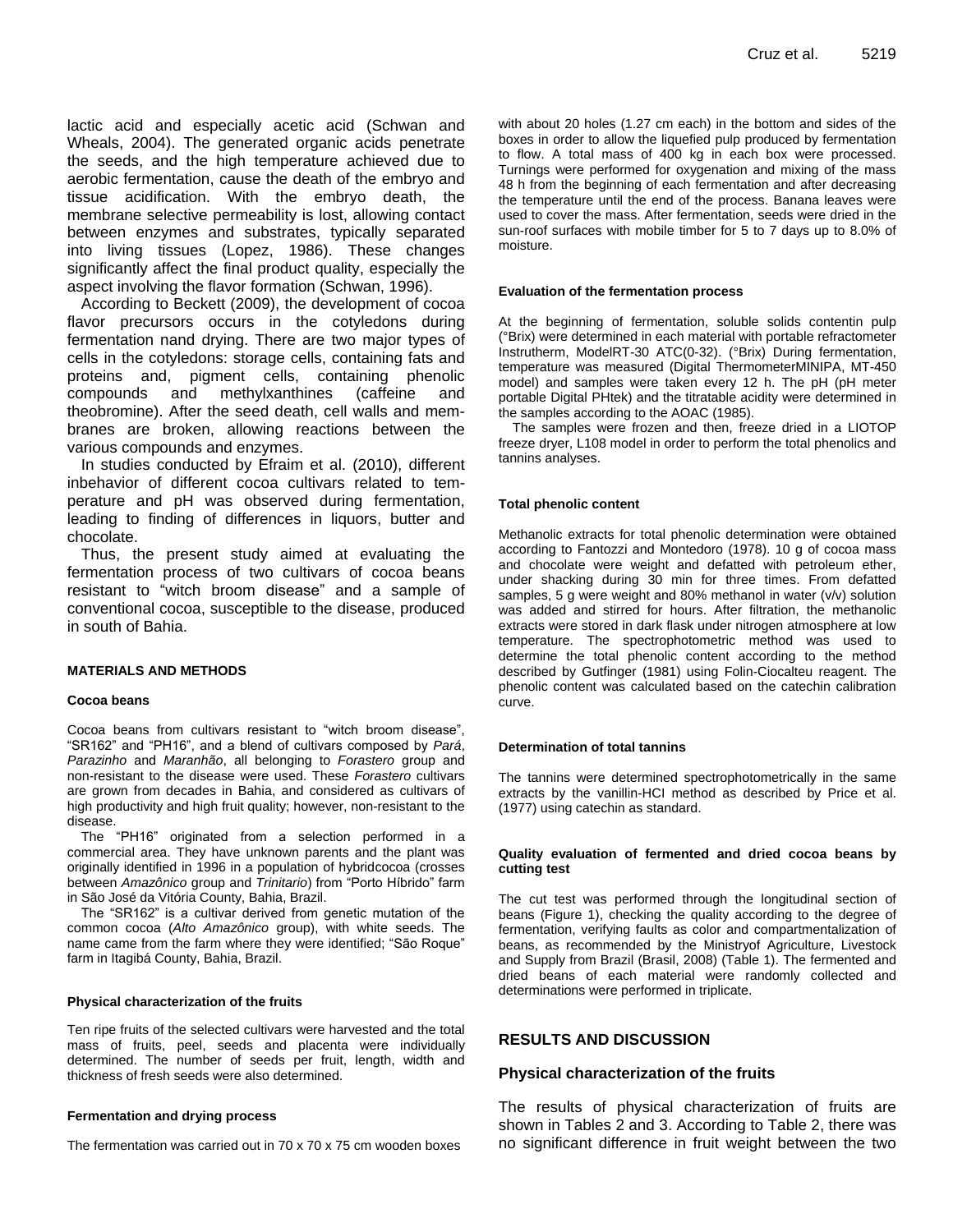

**Figure 1.** Board for cocoa beans classification (300 beans).

Table 1. Technical regulation for cutting test of cocoa beans in Brazil (Brazil, 2008).

| <b>Product</b><br>placement | Fault (%)          |                      |                      |                    |                  |                  |  |  |
|-----------------------------|--------------------|----------------------|----------------------|--------------------|------------------|------------------|--|--|
|                             | Moldv              | Smoky                | Damaged by<br>insect | <b>Slate</b>       | Germinated       | <b>Flattened</b> |  |  |
| Type 1                      | From zero to 4.0   | From zero to 1.0     | From zero to 4.0     | From zero to 5.0   | From zero to 5.0 | From zero to 5.0 |  |  |
| Type 2                      | Above 4.0 to 6.0   | Above 1.0 to 4.0     | Above 4.0 to 6.0     | Above 5.0 to 10.0  | Above 5.0 to 6.0 | Above 5.0 to 6.0 |  |  |
| Type 3                      | Above 6.0 to 12.0  | Above $4.0$ to $6.0$ | Above 6.0 to 8.0     | Above 10.0 to 15.0 | Above 6.0 to 7.0 | Above 6.0 to 7.0 |  |  |
| Out of type                 | Above 12.0 to 25.0 | Above 6.0            | Above 8.0            | Above 15.0         | Above 7.0        | Above 7.0        |  |  |

**Table 2.** Physical characterization of cocoa fruits from different cultivars, considering the total weight and the fruits parts.

|                 | Weight (g)               |                                 |                                  |                              |  |  |
|-----------------|--------------------------|---------------------------------|----------------------------------|------------------------------|--|--|
| <b>Cultivar</b> | <b>Fruit</b>             | Seed                            | Shell                            | Pulp                         |  |  |
| SR 162          | $524.90 \pm 127.99^{a*}$ | $59.50 \pm 17.76^{\circ}$       | $453.50 \pm 111.67$ <sup>a</sup> | $7.60 \pm 3.10^6$            |  |  |
| <b>PH16</b>     | $654.60 \pm 132.89^a$    | $148.40 \pm 30.38$ <sup>a</sup> | $475.80 \pm 108.81$ <sup>a</sup> | $27.0 \pm 8.98$ <sup>a</sup> |  |  |
| Non-resistant   | $401.10 \pm 26.33^{b}$   | $103.80 \pm 22.16^a$            | $286.80\pm15.16^{b}$             | $9.70 \pm 2.63^{\circ}$      |  |  |

\*Results are expressed as mean ± standard deviation. Different letters in the same column show significant difference by the Tukey test at 5% confidence level.

"witch broom disease" resistant cultivars, and these cultivars were bigger than those non-resistant one, which showed the lowest weight. It was expected, since these fruits were infected by the disease (Alameida et al., 2009). However, the weight of seeds in non-resistant cultivar did not show significant difference when compared with PH16 cultivar, which was the heaviest one. The SR162 showed the lowest seed weight, about 50% of the other cultivars, indicating low productivity for industrial use. Nevertheless, studies are necessary to investigate its characteristics in order to establish the industrial potential in producing high quality chocolates.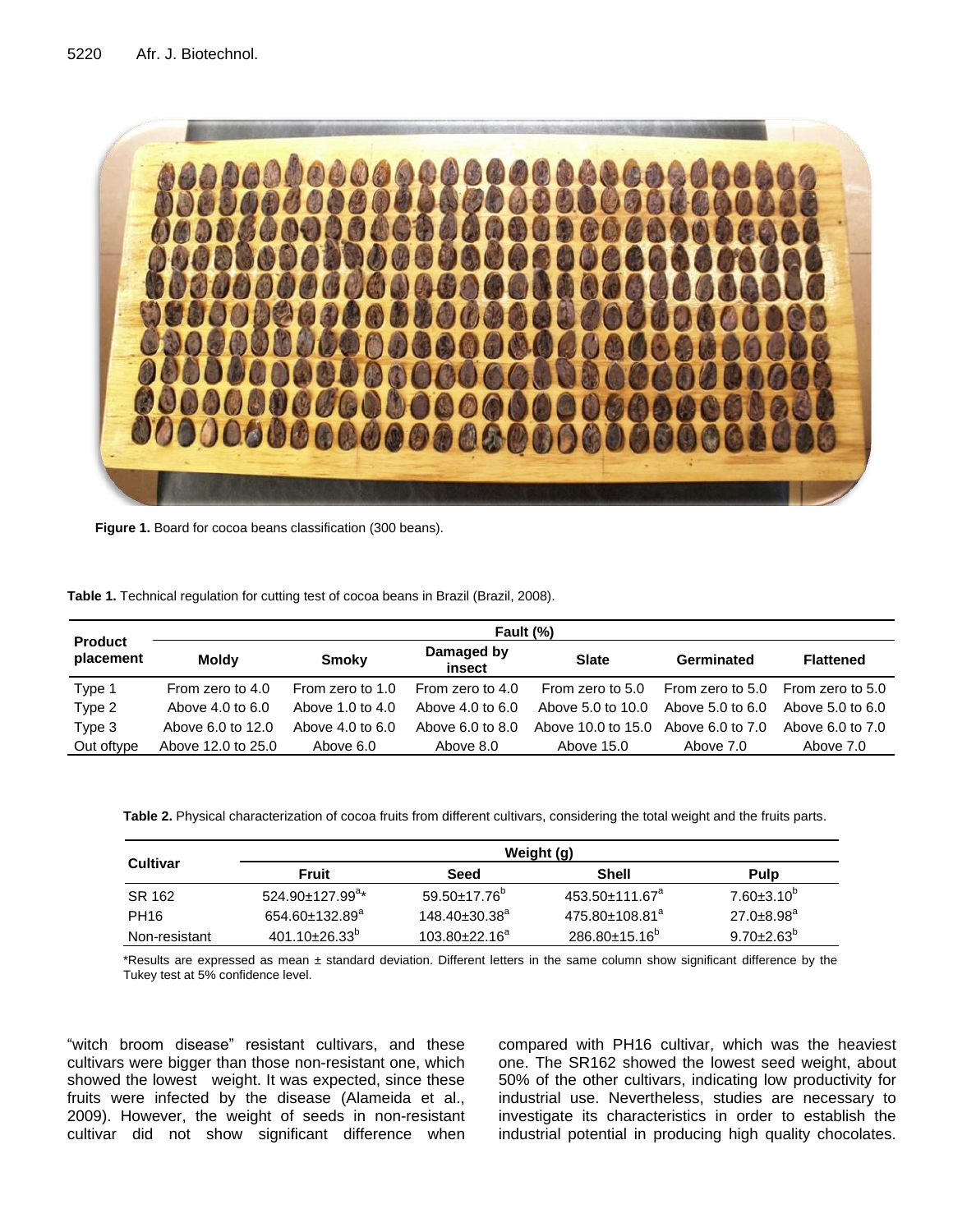| Cultivar      |                             |                                                  | Number perfruit Length (mm) Width (mm) Thickness (mm) | Soluble solid (°Brix)*        |
|---------------|-----------------------------|--------------------------------------------------|-------------------------------------------------------|-------------------------------|
| SR 162        | $30.6~0{\pm}7.92^{b^{**}}$  | $24.54+1.77^a$ 11.31+1.07 <sup>b</sup>           | $9.14 + 0.54^a$                                       | $16.12 \pm 1.77$ <sup>a</sup> |
| <b>PH16</b>   | 42.70±9.07 $^{\rm a}$       | $23.90+2.24^a$ 14.28+0.77 <sup>a</sup>           | $9.57 + 0.97$ <sup>a</sup>                            | $17.47 \pm 0.75$ <sup>a</sup> |
| Non-resistant | $42.20 + 6.81$ <sup>a</sup> | $24.54 \pm 1.83^a$ 13.45 $\pm$ 1.69 <sup>a</sup> | $8.12 \pm 0.75^{\circ}$                               | $17.00 \pm 0.92$ <sup>a</sup> |

**Table 3.** Physical characterization of cocoa seeds from different cultivars.

\*Values fixed to 27°C; \*\*results are expressed as mean  $\pm$  standard deviation. Different letters in the same column show significant difference by the Tukey test at 5% confidence level.



**Figure 2.** Temperature variationof cocoa beans massduring cultivars fermentation. The values are the mean from two fermentation replicates and three temperature measurements taken at the top, middle and bottom of theboxes. \*\*\*\*, Non resistant;  $-$ , SR162;  $-$ , PH16.

Considering shell, only the non-resistant cultivar was significantly different, this was also expected due to the fact that the disease is less thick, shows dark spots, wrinkle and stiff (Almeida et al., 2009).

The PH16 showed, statistically, the highest amount of pulp. This result is extremely important, since the high sugar content and low pulp pH, associated with the absence of oxygen allow yeasts proliferation at the beginning of the fermentation and the sugars turn into alcohol and  $CO<sub>2</sub>$  that activate pectinolitic enzymes that hydrolyze pectic polysaccharides in the pulp (Thompson et al., 2001).

The physical characterization of the cocoa seeds from different cultivars is shown in Table 3. The SR162 cultivar had lower number of seeds inside the fruit than the other cultivars. This result can justify the lower weight of seeds observed previously for that cultivar since the seeds in all cultivars had almost the same dimensions. Considering the seeds dimensions, no difference was observed in

length, but SR162 showed shorter width and the nonresistant cultivars were thinner than the others. No significant differences were observed in soluble solids between the three cultivars, showing that both of them had the same potential for fermentation, making substrate and microorganisms to carry out the process, not forgetting that PH16 has about three fold more solids to be fermented than the other cultivars.

Thus, many differences could be observed between cultivars, and the main ones included the low weight and number of seeds in SR162 cultivar and the high weight of pulp in PH16 cultivar. However, all cultivars had potential for chocolate production.

# **Fermentation monitoring**

In Figures 2, 3 and 4, the curves of temperature, acidity and pH of the mass of cocoa seeds during fermentation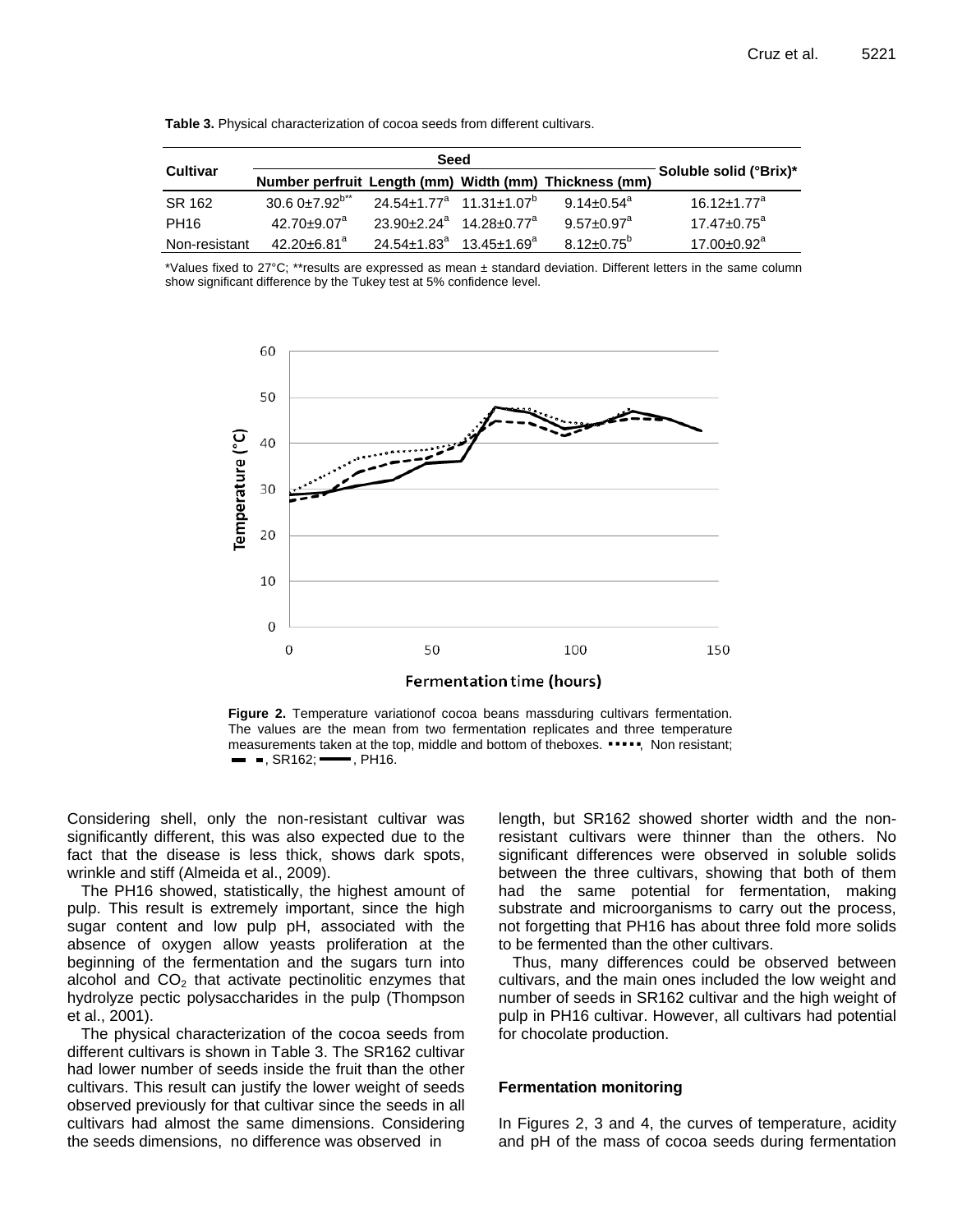

**Figure 3.** Changes in acidity of the cocoa beans mass during cultivars fermentation. The values shown are the average of two fermentation replicates. ..., Non resistant; - = , SR162; -, PH16.



**Figure 4.** pH variation of the cocoa beans massduring fermentationof the cultivars. The values shownare the mean oftwofermentation replicates.  $\cdots$ , Non resistant;  $\cdots$ , SR162;  $\cdots$ , PH16.

for different cultivars are shown. According to Figure 2, during the fermentation process, the temperature increased in all cultivars reaching values close to 50°C. The maximum temperatures were reached between 48 and 72 h, as noted also by Efraim et al. (2010). By comparing the three cultivars, all of them reached high temperature at the same time, though SR162 did not reach the same values achieved by non-resistant and

PH16 cultivars, which may be due to the physical characteristics of the fruit with small seeds forming a compact mass, preventing greater oxygenation and decreasing the efficiency of the aerobic phase of fermentation.

The acidity behavior was distinct for the three cultivars (Figure 3). Generally, during fermentation, there were acidity peaks just before turnings, showing the intense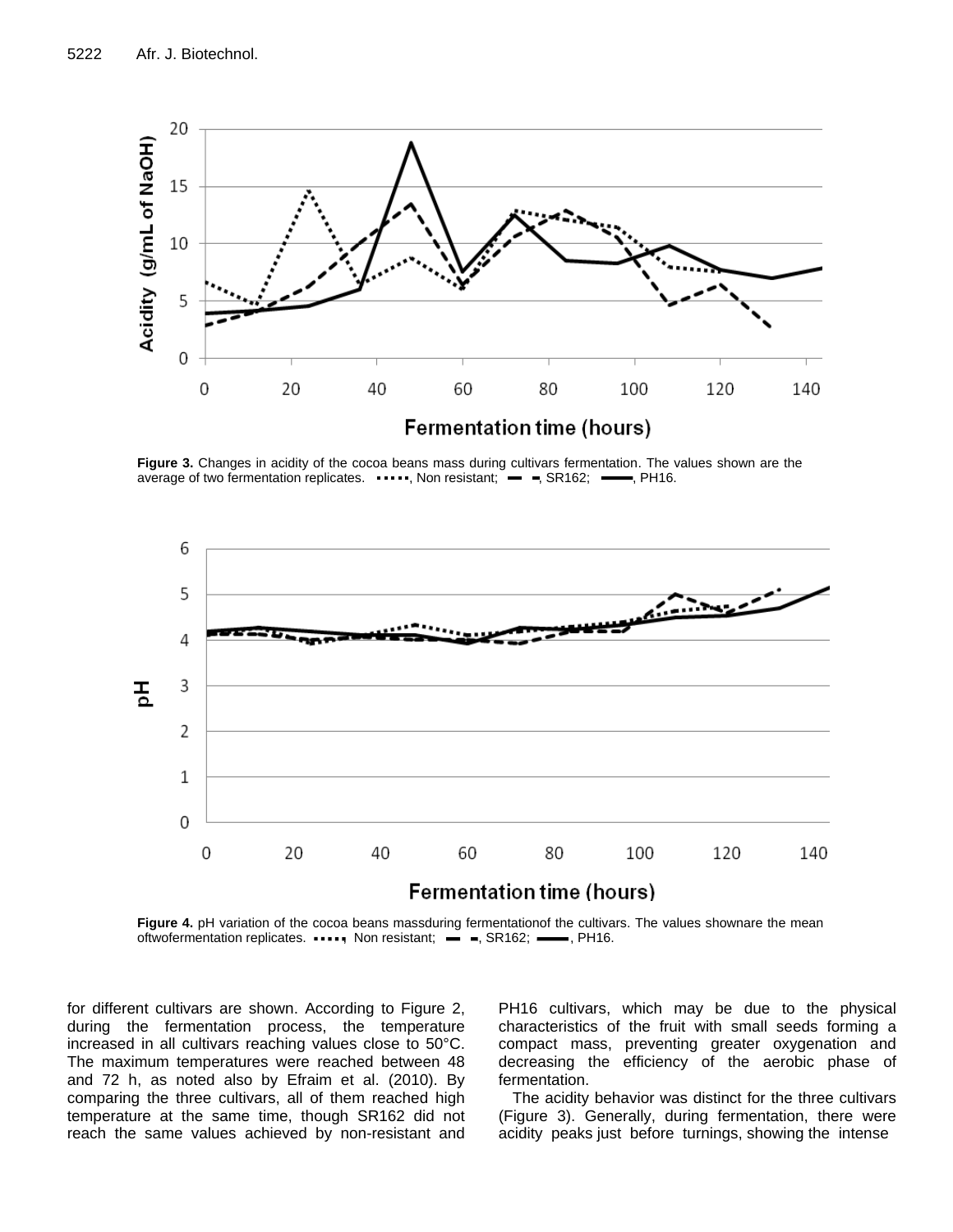action of microorganisms with the formation of acids. According to Schwan and Wheals (2004), the microorganisms acting on sugars from the pulp, transform them into ethanol, lactic acid and especially acetic acid. The PH16 showed highest values of acidity after 48 h, just before the first turning, which was expected, once this cultivar had more soluble solids in its pulp, providing better medium to microbial growth. On the other hand, non-resistant cultivar did not show the same behavior of the other cultivars, showing acidity peak after 24 h from the beginning of the fermentation. This was probably due to the microbial load in the beginning of fermentation, whereas the process occurs with the natural flora in beans surface (Lopez and Mcdonald, 1982) and beans already showed the highest level of acidity at this time. Besides, these beans came from diseased fruits, which were extremely exposed to microorganisms due to the injuries caused in fruits by the disease.

After 48 h, acidity peaks were still observed in all cultivars before turnings, but with smaller values, since the substrate for fermentation starts to exhaust. With the end of substrates permanence of turnings and high temperatures, the acidity was reduced due to acids volatilization and the fermentation process ended. As described by Beckett (2009), the embryo was dead in the end of fermentation and the membranes selectiveness was lost, allowing contact between enzymes and substrates, creating an environment propitious to the formation of cocoa flavor precursors.

The fermentation time was also different for the three cultivars. In the non-resistant one, fermentation stopped earlier than the other cultivars (120 h), due to the substrate consumption in the early stage of the process. The SR162 stopped the process in 132 h and the PH16 took the longest time (144 h), since there were much more soluble solids to be consumed in this cultivar.

The final acidity was also different between cultivars; the SR162 showed the lowest acidity with values below 3 g.ml<sup>-1</sup> of NaOH, while the other cultivars showed values close to 8 g.ml<sup>-1</sup> of NaOH. The lowest acidity showed by SR162 cultivars can be due to the seeds size, which exposed a larger surface, facilitating the acids volatilization. These findings are very important, considering that the acidity will interfere directly and in a remarkable way with chocolate flavor (Efraim, 2010).

The pH variation during fermentation was similar for all cultivars that started the process at pH of 4.1 (Figure 4). Little variation in pH was observed during fermentation for the three cultivars, but after 80 h of fermentation, the pH started to rise up and the final values were different for all cultivars. The non-resistant cultivar showed the lowest pH value (4.7), while the SR162 showed 5.0 and PH16 5.1. These differences are also very important, since it is well known that reactions that lead to the formation of flavor precursors are carried out by endogenous enzymes in cocoa seeds and the fermentation plays an important part in lowering the pH to allow those enzymes action. Furthermore, studies showed that the high potential of taste can be correlated with mild acidification (pH 5.5 to 5.0) during fermentation (Amin et al., 2002).

# **Tannins and total phenolics during fermentation**

The initial total phenolics content differed among the three cultivars (Figure 5). The SR162 cultivar showed lower levels than PH16 and non-resistant cultivars, 33.1, 52.5 and 45.3 mg.g<sup>-1</sup>, respectively. This occurs due to the absence of pigments (anthocyanins) in SR162.

Figure 5 shows that PH16 cultivar had decreased total phenolics content of about 36.5% during fermentation process, while SR162 and non-resistant cultivars had almost the same content found in the beginning of fermentation, though these two cultivars showed variation during the process. This behavior is related to the hydrolysis of tannins and procyanidins and the action of polyphenoloxidase; processes that generate and oxidize, respectively, smaller phenolic compounds in the medium (Brito et al., 2002; Wollgast and Anklam, 2000; Misnawi et al., 2003). According to Cros et al. (1982), total phenols in cocoa got reduced during fermentation to 30% of the initial value. Under this aspect, it can be assumed that the smaller phenolic compounds had more intense oxidation in PH16 than the other cultivars, probably due to the fermentation conditions achieved by this cultivar during the process as previously discussed.

After fermentation, there was reduction in tannin contents, and the SR162 cultivar had the greatest reduction (60.3%) for PH16; the reduction was 51.7% and non-resistant cultivar was 43%, as shown in Figure 6. This reduction is attributed to the binding of these compounds with amino acids and proteins, facilitated by the presence of compounds produced in fermentation such as acetaldehydes, alcohol and acetic acid, starting the development of flavor precursors (Ferrão, 2008; Brito et al., 2002).

# **Evaluation of fermented and dried cocoa beans**

In Table 4, the results of the cut test of fermented and dried cocoa beans according to the Brazilian law (Brasil, 2008) are shown. A great number of slate beans were found, suggesting unfermented or poorly fermented beans. The PH16 cultivar had 14.60% of slate beans, SR162 had 37.67% and non-resistant cultivars had 19.30%, all of them were out of type according to the Brazilian law, since the values are above 12% (Table 1). The good quality of cocoa beans is heavily dependent on the degree and time course of the cotyledons acidification during the fermentation process. The slate beans are indicative of faults in the fermentation process, such as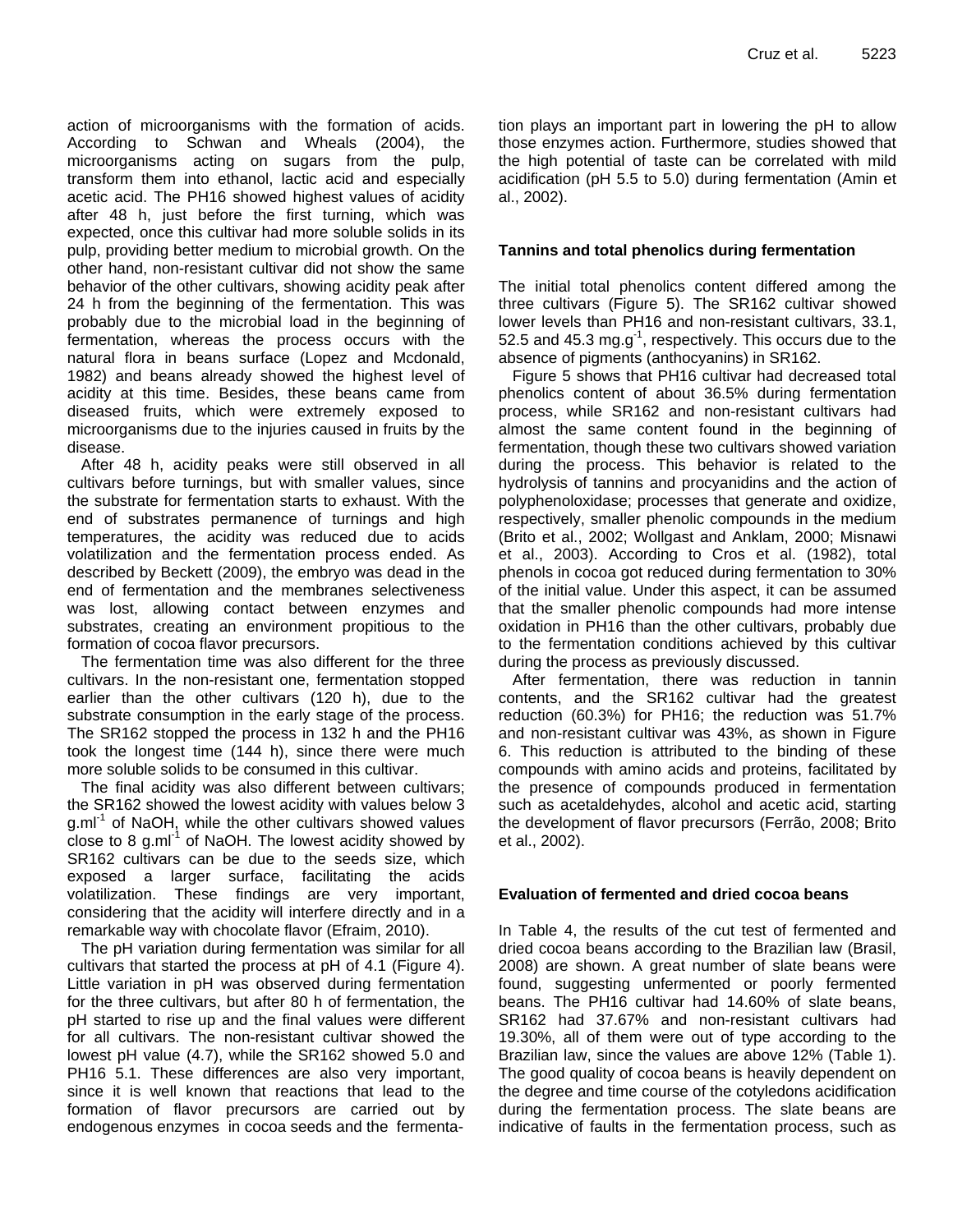

**Figure 5.** Total phenolics content in cocoa mass during fermentation. The values are the mean between two replicates of fermentation.  $\cdots$ , Non resistant;  $\cdots$ , SR162;  $\cdots$ , PH16.



**Figure 6.** Total tannins content in cocoa mass during fermentation. The values were mean between two replicates of fermentation.  $\cdots$ , Non resistant;  $\cdots$ , SR162;  $\cdots$ , PH16.

lack of aeration and dryness, caused by inappropriate turnings of the mass, in which the beans in surface suffer dehydration, and those ones inside the mass did not receive the necessary oxygen for acetic fermentation. This fact can explain the highest level of slate beans in SR162 cultivar that by having smaller seeds are exposed

to these facts. More turnings would be necessary for all cultivars to improve aeration inside the mass and reduce the dryness effects. In other words, the fermentation conduction should be specific for each cultivar in order to obtain better products.

The amount of damage by insects and flattening is